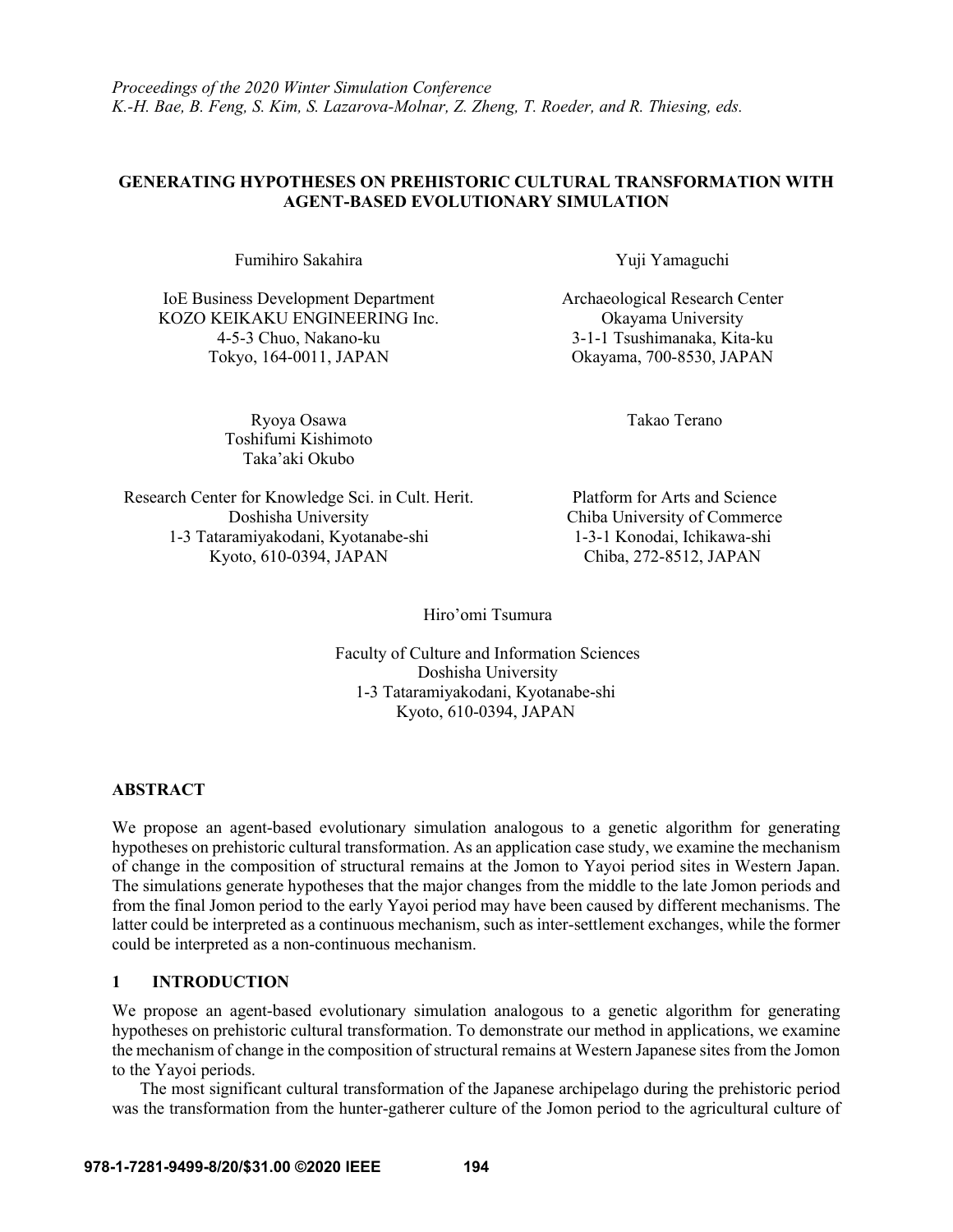#### *Sakahira, Yamaguchi, Osawa, Kishimoto, Okubo, Terano, and Tsumura*

the Yayoi period. The Yayoi culture was a mixture of the native Jomon culture and agricultural culture, which was introduced along with immigration from mainland China and the Korean Peninsula. The agrarian culture was introduced to Kyushu, the westernmost part of Japan's main islands and the closest to the Chinese mainland and the Korean Peninsula, and spread eastward as the Yayoi culture. The agrarian culture was followed by the spread of rice cultivation to Eastern Japan within a few hundred years.

However, studies aimed for understanding the dynamics of this cultural transformation from a broader perspective have been limited. To examine the mechanism of the transformation to the Yayoi culture, it is necessary to quantitatively evaluate the transition of sites from the Jomon to the Yayoi periods.

In this study, the mechanism of change in the composition of structural remains from the Jomon to the Yayoi periods is investigated via simulations based on the results of statistical analysis of the composition of the structural remains. Results of the simulations generate hypotheses that the major changes in the middle to the late Jomon periods and the final Jomon period to the early Yayoi period (Yamaguchi 2012) may have been due to different mechanisms. The latter could be interpreted as a continuous mechanism, such as inter-settlement exchanges, while the former could be interpreted as a non-continuous mechanism.

### **2 RELATED WORK**

Previously, we conducted a principal component analysis of the changes in the composition of structural remains at Jomon to Yayoi archaeological sites in Western Japan to quantitatively evaluate the evolution of site composition during these periods (Yamaguchi 2012). We used the correspondence of period and phase categories, as shown in Table 1. The results of the principal component analysis are shown in Figure 1. The figure shows the characteristics of the composition of structural remains at each period as the first and second principal components (PC1 and PC2, respectively) on the horizontal and vertical axes, respectively. Without going into details, the first principal component orientation is interpreted as a genuscommunity orientation in the negative direction and a genus-family orientation in the positive direction. On the other hand, the second principal component is interpreted as a long-term life orientation in the negative direction and a short-term orientation in the positive direction.

The principal component analysis shows major changes from the middle (8th) to late (9th) Jomon periods and from the final Jomon period (15th) to the early Yayoi period (16th). The major change from the middle (8th) to late (9th) Jomon periods is interpreted as a change to a "genus-community orientation" represented by earth mines and ditch-like remains. On the other hand, the major changes from the final Jomon period (15th) to the early Yayoi period (16th) is interpreted as a change toward long-term living represented by moat and storage holes.

This previous study suggests that the major changes in the mid-to-late Jomon period and the final Jomon period to the early Yayoi period indicate that the direction of change is different. Therefore, the question arises of whether the different directions of change in each may mean that their corresponding mechanism of change may also be different.

Therefore, here, we use agent-based simulations to generate hypotheses about the mechanism of each change. Specifically, we determine what parameters are likely to reproduce these two major changes in evolutionary simulations with similar genetic algorithms, and whether there is a difference between them. When considering a simulation model of cultural transformation, it is possible to think of the transformation from one culture to another as evolution. In fact, cultural evolution is often talked about using analogies to biological evolution. Therefore, in this study, we build an agent-based evolutionary simulation and generate hypotheses on cultural transformation in terms of what parameters are more likely to reproduce the solution (i.e., change), rather than searching for the solution itself.

Some of the most popular studies using agent-based simulation on archaeological sites are on the examination of the factors of demographic dynamics of ancient Anasazi people from 800 to 1350 in Long House Valley in Arizona, USA (Dean et al. 2000; Axtell et al. 2002). These studies examined factors influencing the population dynamics in Long House Valley by using several parameters including paleoenvironment variables from social unit and empirical data. They reported that research related to the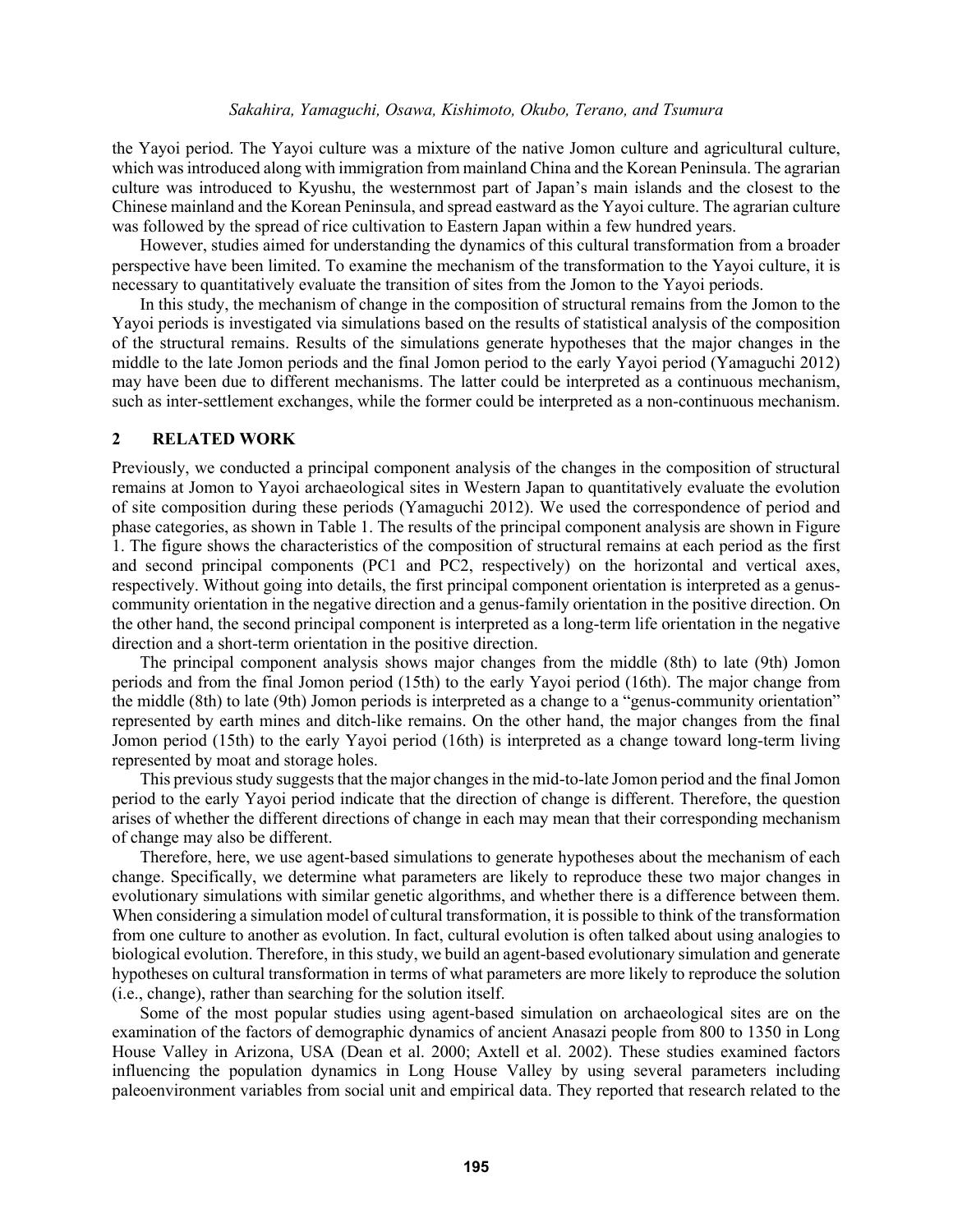### *Sakahira, Yamaguchi, Osawa, Kishimoto, Okubo, Terano, and Tsumura*

Anasazi history has reached about 30% of all archaeology studies using ABS (Cegielski and Rogers 2016). This means that the Anasazi history has been one of the mainstream of current research.

On the other hand, the study of Matsumoto and Sasakura (2016) approached the diffusion of the Yayoi culture with a simulation model, which focused on the process of cultural transmission, how people moved, and from whom the culture was transmitted and learned to uncover the diffusion of the Yayoi culture. However, their study did not explain the differences in cultural transformation shown in Yamaguchi (2012) because their main focus was to understand the speed of diffusion of the Yayoi culture.

Table 1: Correspondence of period and phase categories in Yamaguchi (2012). The years are given as a guide for the general reader.

| <b>Phase</b>     | <b>Period</b>             | Years                              |  |
|------------------|---------------------------|------------------------------------|--|
| 0th              | Incipient Jomon           | About 16,000 to 11,500 years ago   |  |
| 1st              | Initial Jomon             | About $11,500$ to 7,000 years ago  |  |
| 2nd              |                           |                                    |  |
| 3rd              |                           | About $7,000$ to $5,500$ years ago |  |
| 4th              | Early Jomon               |                                    |  |
| 5th              |                           |                                    |  |
| 6th              |                           |                                    |  |
| 7th              | Middle Jomon              | About $5,500$ to $4,500$ years ago |  |
| 8th              |                           |                                    |  |
| 9th              |                           |                                    |  |
| 10th             | Late Jomon                | About $4,500$ to $3,200$ years ago |  |
| 11th             |                           |                                    |  |
| 12th             |                           |                                    |  |
| 13 <sub>th</sub> | Final Jomon               | About $3,200$ to $2,800$ years ago |  |
| 14th             |                           |                                    |  |
| 15th             | Final Jomon/Initial Yayoi | About $2,800$ to $2,350$ years ago |  |
| 16th             | Early Yayoi               |                                    |  |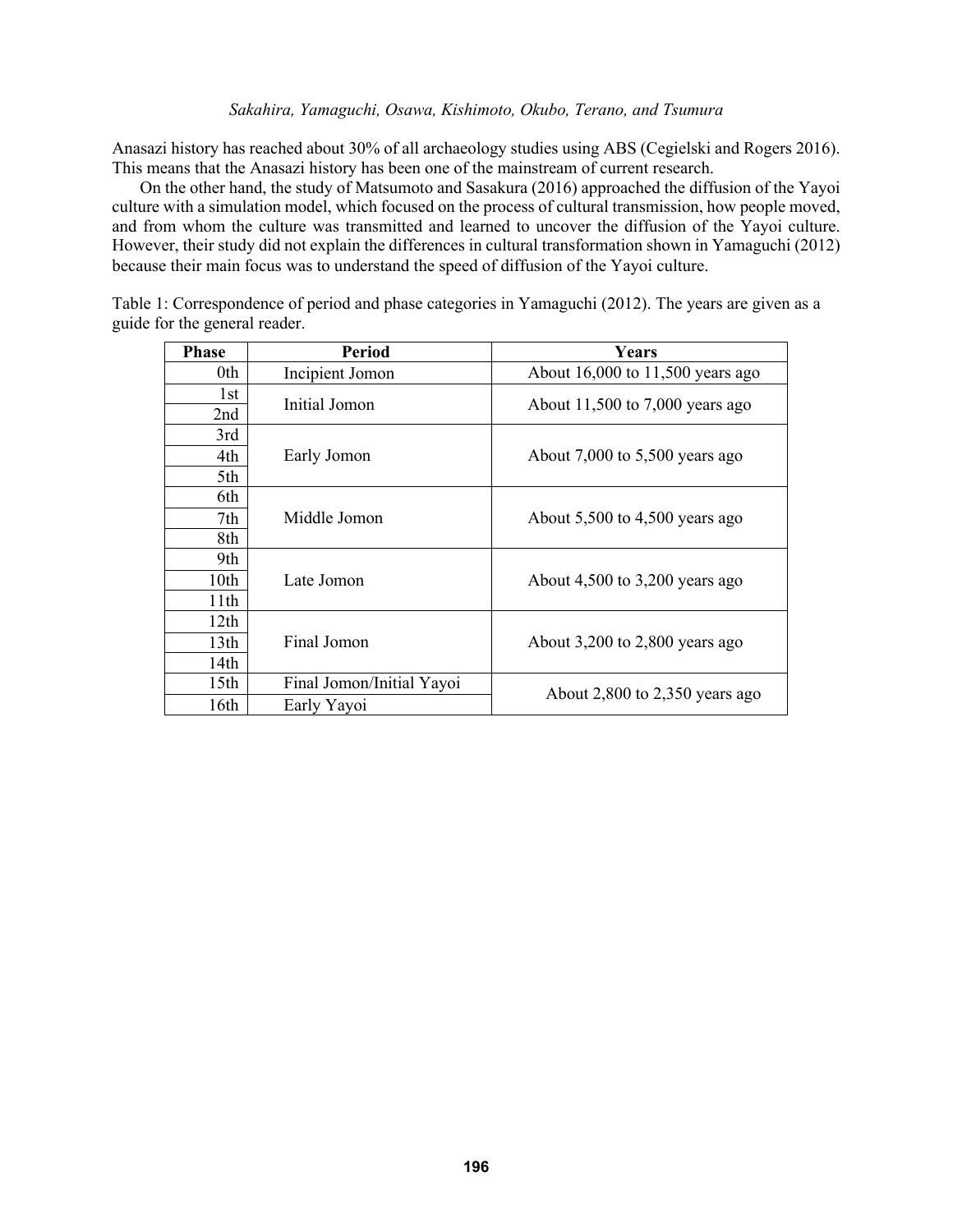



Figure 1: Principal component (PC) analysis for each phase in Yamaguchi (2012). The two arrows indicate the major changes that are the subject of the simulations in this study.

### **3 SIMULATION MODEL**

We construct an agent-based evolutionary simulation model similar to a genetic algorithm. The target of the simulation is the same site as Yamaguchi (2012) and each archaeological site is considered as an agent.

The site agent has as a gene for the presence or absence of each structural remains. Following Yamaguchi (2012), we consider the following 14 structural remains: moats, sinkholes, buildings, ditch-like remains, accumulation remains, dwellings, paddy field remains, pillar holes, storage holes, earthenware burial, earthenware pools, earth mines, tombs, and furnaces. At the start of the simulation, the presence or absence of each structural remains at each site is reflected in the genes.

In this study, we examine whether the influence of either imitation or mutation parameters is stronger to reach the principal component score more quickly in the next phase, i.e., the 9th or 16th, starting with each of the 8th- or 15th-period site agents. In other words, with each next phase as a goal, we generate hypotheses based on the parameters that are more likely to reproduce the changes leading up to it and the factors that explain each change.

The details of the formulation model are described below, which follows the Overview, Design concepts, and Details (ODD) protocols (Grimm et al. 2006; 2010). The ODD protocol is in response to earlier criticisms that agent-based models lack reproducibility. The protocol also aims to improve the standardization and completeness of the explanation. Our simulation model is implemented and run on the agent-based simulator, artisoc 4.2 (KOZO KEIKAKU ENGINEERING Inc. 2018).

### **3.1 Agent and State Value**

We consider an archaeological site as an agent, which possesses the following attribute variables.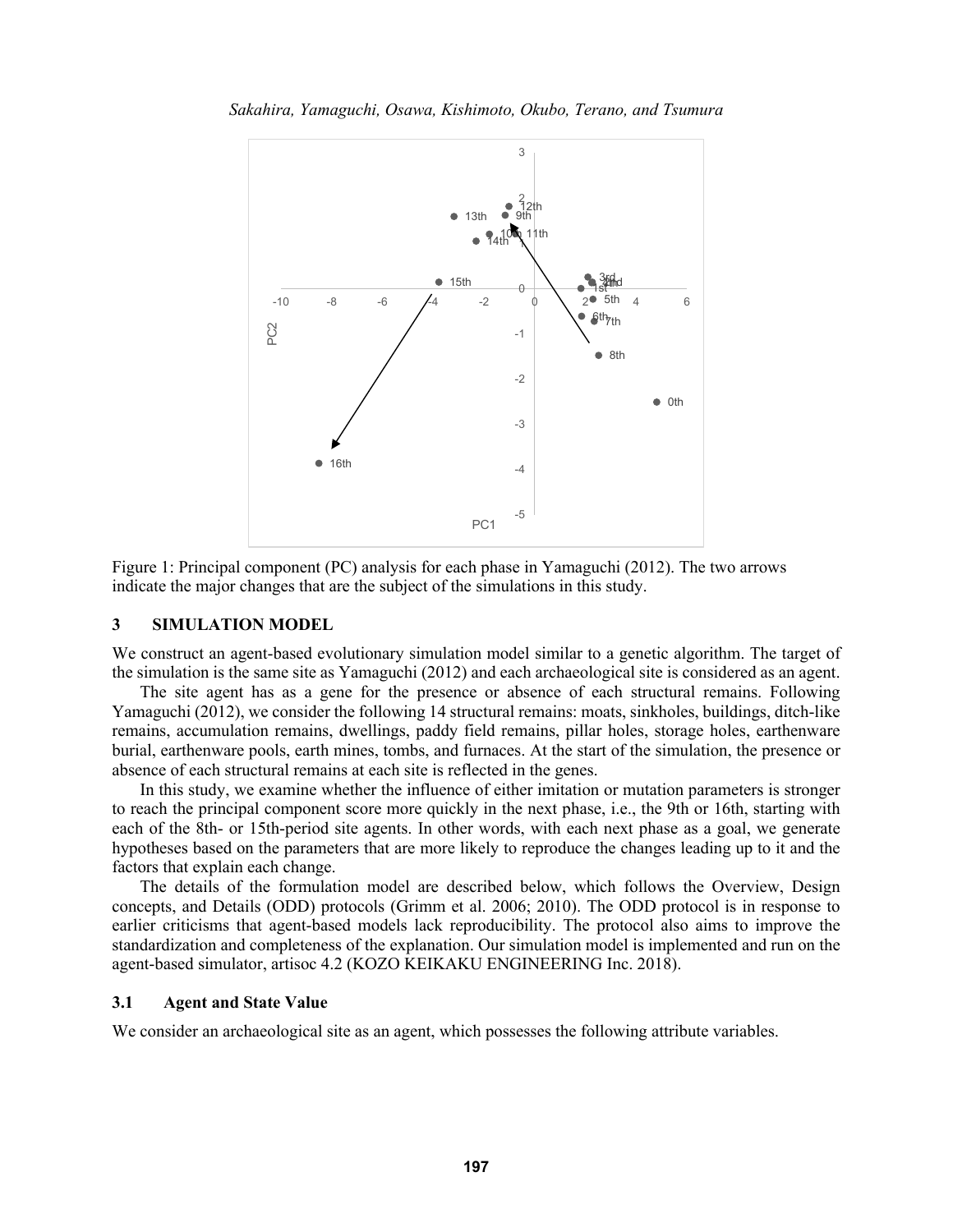# **3.1.1 ID and Spatial Position**

An agent has information about positional coordinates ("X" and "Y") corresponding to the latitude and longitude of the actual site, respectively. For convenience, we assume that each offspring of the site agent group generated during the simulation has the same positional coordinates as its parent positions. As will be discussed below, the distance between each offspring (site agent) affects the selection of another offspring to imitate the structural remains gene. All offspring from the same period are used as evaluation units (offspring group) for simulations.

## **3.1.2 Structural Remains Gene**

We consider the following structural remains genes: moats, sinkholes, buildings, ditch-like remains, accumulation remains, dwellings, paddy field remains, pillar holes, storage holes, earthenware burial, earthenware pools, earth mines, tombs, and furnaces. Each is set to 1 if it is present and 0, otherwise.

## **3.2 Process Overview and Scheduling**

Similarly to the general genetic algorithm, one generation is one step, and within one step, 1) 20 copies of an offspring group are generated from the parent group, 2) imitation and mutation operations are applied within each offspring, and 3) each offspring group is evaluated such that the highest-valued site offspring group is left as the next generation parent group and the rest is deleted. The agents are randomly selected for the operation.

## **3.3 Design Concept**

Of the 11 design concepts of the ODD protocol, we use seven concepts, as shown in Table 2. Because the model in this study is simple, the description of the model in this paper and the ODD design concepts are used to ensure the reproducibility of the model.

| No.                      | <b>Design concepts</b>  | <b>Elements</b>                                                                                                                                                                                                                                                                                                                                                        |  |
|--------------------------|-------------------------|------------------------------------------------------------------------------------------------------------------------------------------------------------------------------------------------------------------------------------------------------------------------------------------------------------------------------------------------------------------------|--|
|                          | <b>Basic Principles</b> | Similarily to a genetic algorithm, offspring are generated based on a<br>parent. Within each offspring group, selected offspring apply the<br>imitation and mutation operations of the structural remain genes. The<br>offspring group closest to the composition of the structural remains<br>gene of the next generation for the real site group is left as the next |  |
|                          |                         | parent group and the others are deleted.                                                                                                                                                                                                                                                                                                                               |  |
| 2                        | Emergence               | Imitation and mutation change the structural remains genes of each<br>offspring.                                                                                                                                                                                                                                                                                       |  |
| 3                        | Adaption                | The goal is to approach the composition of the structural remains<br>genes of the next phase site group in reality.                                                                                                                                                                                                                                                    |  |
| 4                        | Objective               | The difference in the first and second principal component scores of<br>the structural remains composition of the next phase site group.                                                                                                                                                                                                                               |  |
| $\overline{\phantom{0}}$ | Interaction             | According to the imitation rate, an offspring imitates a structural<br>remains gene from another offspring in the same group.                                                                                                                                                                                                                                          |  |
| 6                        | Stochasticity           | Choosing another offspring to imitate a remains gene.<br>Location of the imitating and the mutating structural remains gene.<br>Execution order of the agent.                                                                                                                                                                                                          |  |
|                          | Observation             | The first and second principal component scores for each offspring<br>group.                                                                                                                                                                                                                                                                                           |  |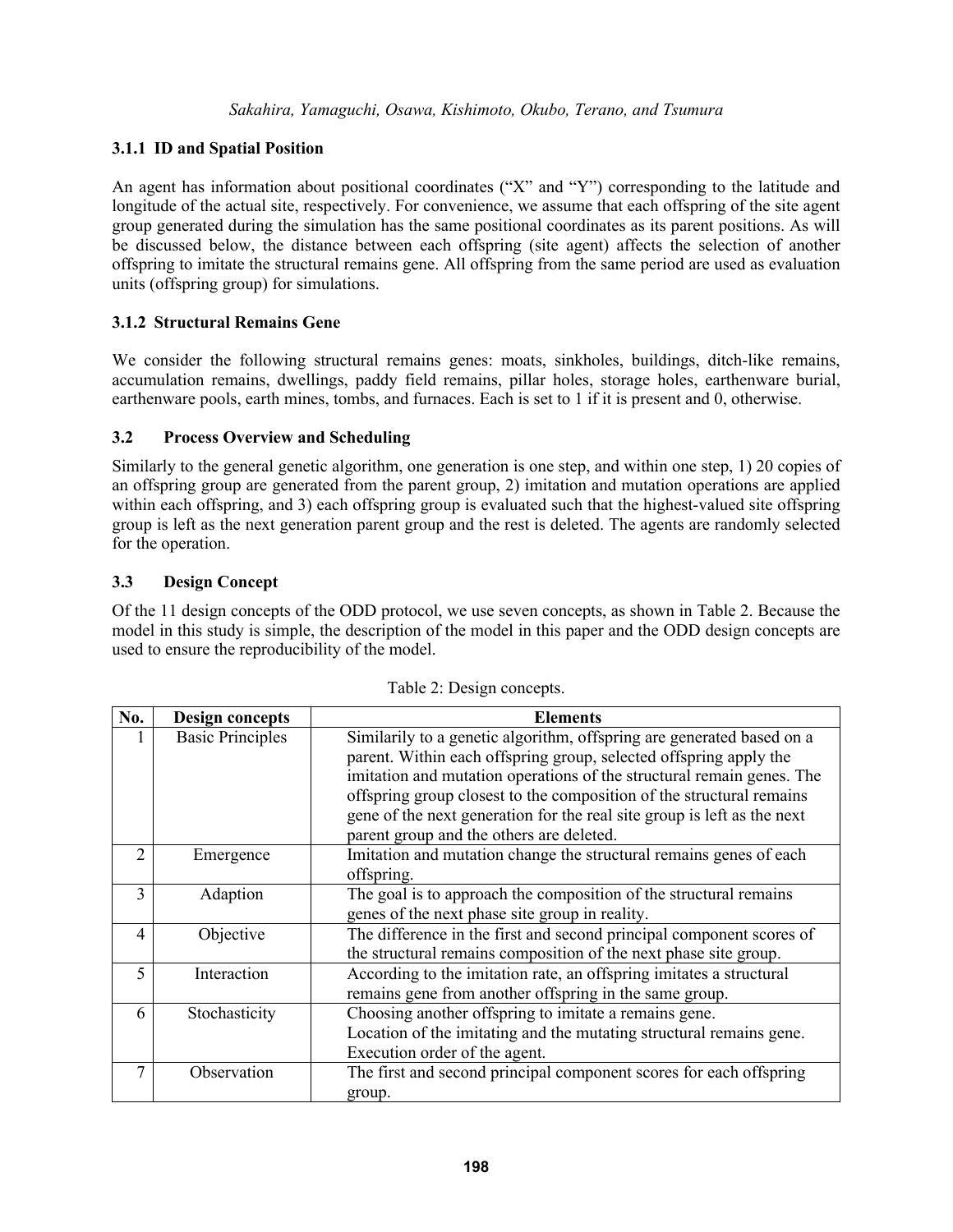| The number of steps when the difference in the first and second     |  |
|---------------------------------------------------------------------|--|
| principal component scores of the structural remains composition of |  |
| the next phase site group are $\pm 5\%$ , respectively.             |  |

### **3.4 Submodels**

The simulation model comprises the following three rules: generating offspring, imitation and mutation, and evaluation and selection. The rules are run sequentially similarly to conventional genetic algorithms (Figure 2).

### **3.4.1 Rules of Generating Offspring Agent Sites**

For each offspring, we inherit the parent's location coordinates and structural remains genes to create 20 copies of the offspring group. The 20 copies of the offspring group are called as the assemblage of the offspring group. In accordance with conventional genetic algorithm parameter settings, we set the number of copies to 20. Note that the structural remains genes of the parent are the same as those of the real site only at the start of the simulation.

### **3.4.2 Rules of Imitation and Mutation**

Within each offspring group, we apply the imitation operation from other offspring and then the mutation operation. The unit of imitation and mutation is a single gene. As mentioned above, a single gene represents the kind of structural remains, and its value is binary (either 0 or 1). We imitate the structural remains genes of other offspring according to a parameter representing the probability of occurrence of imitation (the imitation rate). The structural remains gene to imitate is a single gene selected at random according to the unit of mutation described below. In other words, we adopt a behavior that imitates one gene of another individual in a single gene unit rather than a crossover. We select the sites to be imitated according to the probability based on the distance between the sites. The selection probability (*P*) is described as follows:

$$
P_{i,j} = \frac{exp^{(Dmax - D_{i,j})}}{\sum_{k,m=1}^{n} exp^{(Dmax - D_{k,m})}}
$$

,

where  $P_{i,j}$  is the probability that offspring *i* will choose offspring *j*, *Dmax* is the maximum distance between offspring (site) across all offspring, and *Dij* is the distance between offspring *i* and offspring *j*.

Because it is unclear what kind of network was built between the sites, assuming a specific network would be problematic (Brughmans 2010). Hence, the candidates for imitation are all offspring within their offspring group. However, because this study is a logit model, we assume that the further the distance of a site is, the lower the chance of it being selected.

According to a parameter indicating the probability of the mutation occurring (the mutation rate), a structural remains gene is selected at random, and then its value is changed to 1 (has) if it is 0 (does not have) or 0 if it is 1.

### **3.4.3 Rules of Evaluation and Selection**

The first and second principal component scores of each offspring group are calculated. Then, the offspring group closest to the principal component score of the target phase (i.e., if the 8th phase begins, the 9th phase is the target; if the 15th period begins, the 16th period is the target) is left as the parent group for the next step. If the offspring is not the closest, then it is deleted. The proximity of the scores of the first and second principal components is defined as the proximity of the Euclidean distance of the map on those principal component axes. This Euclidean proximity corresponds to cultural proximity based on the composition of the structural remains.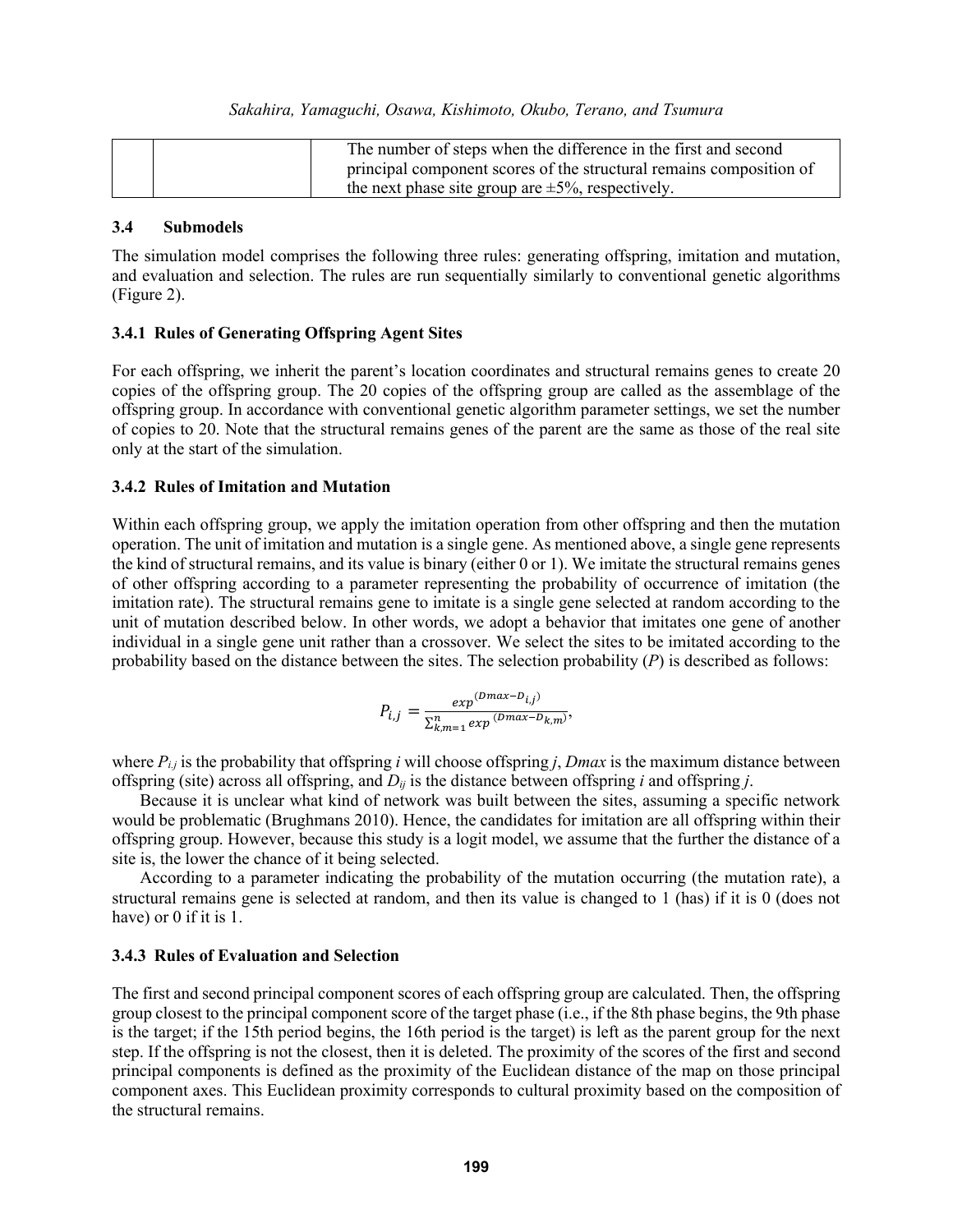

Figure 2: Overview of the simulation model.

## **3.5 Initialization and Number of Simulation Cases**

The parameters of the simulation are the imitation and mutation rates, as described earlier. The sum of the imitation and mutation rates should be less than 100% in order to comply with general genetic algorithm parameter settings and leave the offspring unchanged. Eight simulation cases are created by combining them (Table 3). Twenty trials are conducted in each case. The random number seeds for the 20 trials are the same across cases. 20 trials are chosen because it is the minimum number of trials required to produce the distribution of the simulation results, after taking into account the computational cost.

| Case No. | Start phase to Target phase | Imitation rate | Mutation rate |
|----------|-----------------------------|----------------|---------------|
|          | 8th to 9th                  | 95.0%          | 0.5%          |
| 2        | 8th to 9th                  | 80.0%          | $1.0\%$       |
| 3        | 8th to 9th                  | 70.0%          | 2.0%          |
| 4        | 8th to 9th                  | 60.0%          | 4.0%          |
| 5        | 15th to 16th                | 95.0%          | 0.5%          |
| 6        | 15th to 16th                | 80.0%          | 1.0%          |
| ⇁        | 15th to 16th                | 70.0%          | 2.0%          |
| 8        | 15th to 16th                | 60.0%          | 4.0%          |

Table 3: Simulation cases.

## **3.6 Evaluation Index**

The number of steps required to complete the simulation is used as an evaluation measure. The exit condition should start from the group of site agents in the 8th or 15th phase until it approximates  $(\pm 5\%$ error) the 9th or 16th phase, which is the next phase on the first and second principal components scores. We set the imitation and mutation rates as parameters and examine the set of parameters that ended with fewer steps. In other words, we interpret a small number of steps as a parameter that is more likely to reproduce change and more convincing for change than a large number of steps.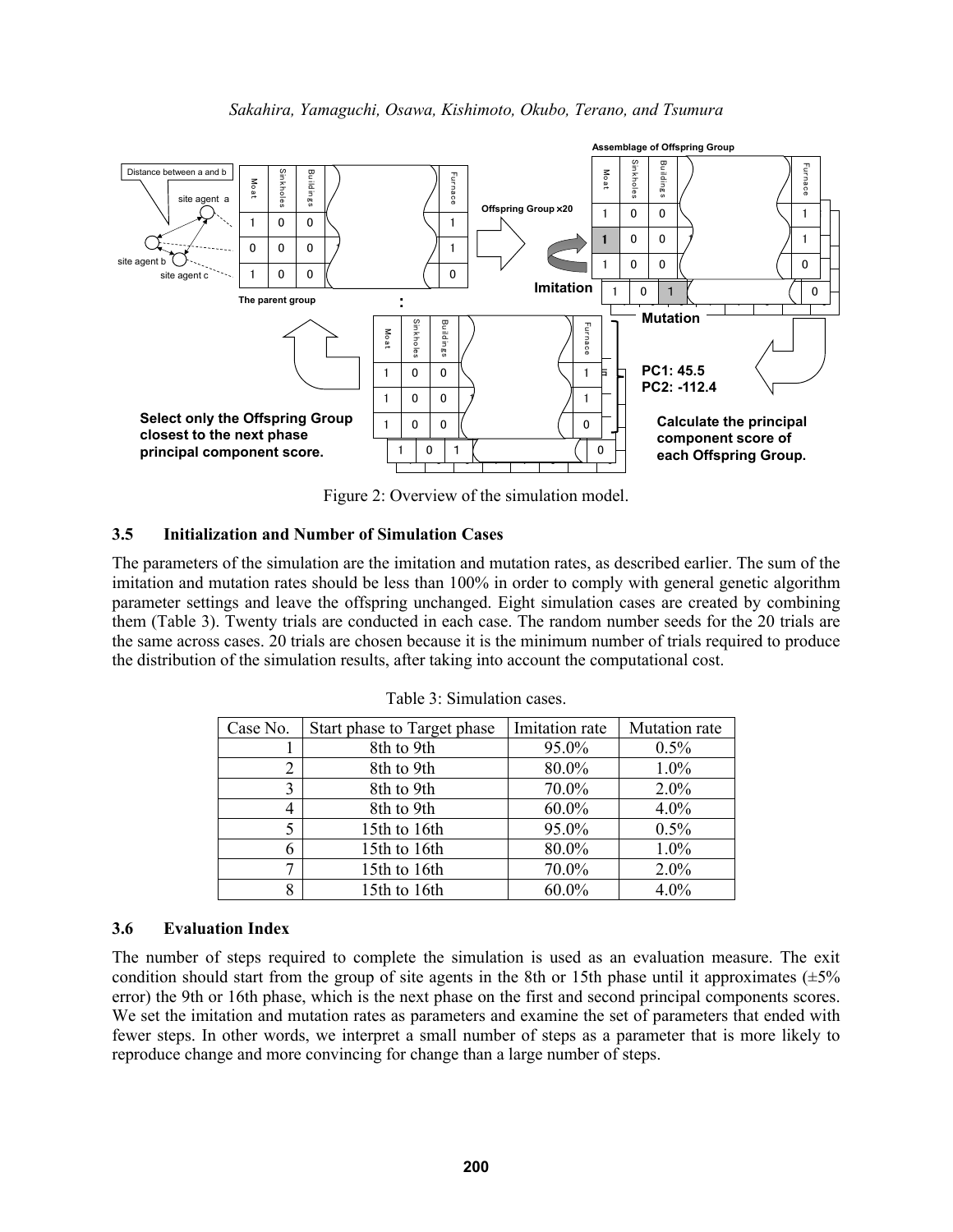### **4 RESULTS AND DISCUSSION**

The simulations results show that changes from the 8th to the 9th periods have fewer steps with higher mutation rates, while changes from the 15th to the 16th periods have fewer steps with higher imitation rates (Figure 3). For example, in the former, fewer steps are needed to reach case 4 than those to reach case 1, and in the latter, fewer steps are needed to reach case 5 than those to reach case 8. We find that there is no statistically significant difference between case 1, case 2, and case 3, but there is a statistically significant difference between case 3 and case 4. The p-value calculated based on a t-test is 1.097e-10 between these cases. Similarly, there is no statistically significant difference between case 5, case 6, and case 7, but there is a statistically significant difference between case 7 and case 8. The p-value calculated based on a t-test is 0.0002727 between these cases.

It is more explanatory to think that the change from the 15th to the 16th periods is due to high imitation rates, that is, frequent inter-settlement exchanges. This change can be interpreted as a continuous mechanism from the 15th period onwards. However, we can better explain the change from the 8th to the 9th periods if we consider it to be due to factors other than inter-settlement exchanges (something mutational). This change can be interpreted as a non-continuous mechanism from the 8th period.

In this study, we verify the possibility that the different directions of change in the composition of the remains from the Jomon to the Yayoi periods may be due to different mechanisms of change. Furthermore, for these different mechanisms, we generate hypotheses about major changes in the mid-to-late Jomon period and the final Jomon period to the early Yayoi period (Yamaguchi 2012), with the latter being a continuous mechanism, such as inter-settlement exchanges, and the former a non-continuous mechanism.

Because the simulation results are only computer-generated numbers, it is necessary to interpret and verify the archaeological implications of the computer-generated hypotheses. In the case of this study, we need to interpret what is meant by a "non-continuous mechanism".

Based on discussion with archaeological researchers, the non-continuous mechanism of this study may indicate a possible migration of the population from Eastern Japan. A study on the number of dwellings in the site (Yano 2004) suggested that a certain degree of population migration from Eastern Japan is possible. In this simulation, the data do not include the structural remains of Eastern Japan, so there is a possibility that the propagation of culture from Eastern Japan may appear as a non-continuous mechanism. It is generally believed that the spread of agrarian culture in the Japanese archipelago proceeded from west to east, but there is a possibility that the spread was in the opposite direction at some point. To further test this hypothesis, we plan to re-simulate the change from the 8th to the 9th phases with data from Eastern Japan in the future. If the imitation rate is lower in the number of steps reached at the end of the simulation than in the height of the mutation rate than from the 15th to 16th phases, then it is plausible that the change is due to inter-settlement exchanges. In other words, it is material that theoretically reinforces the possibility of cultural transmission from east to west that accompanies population movement from east to west.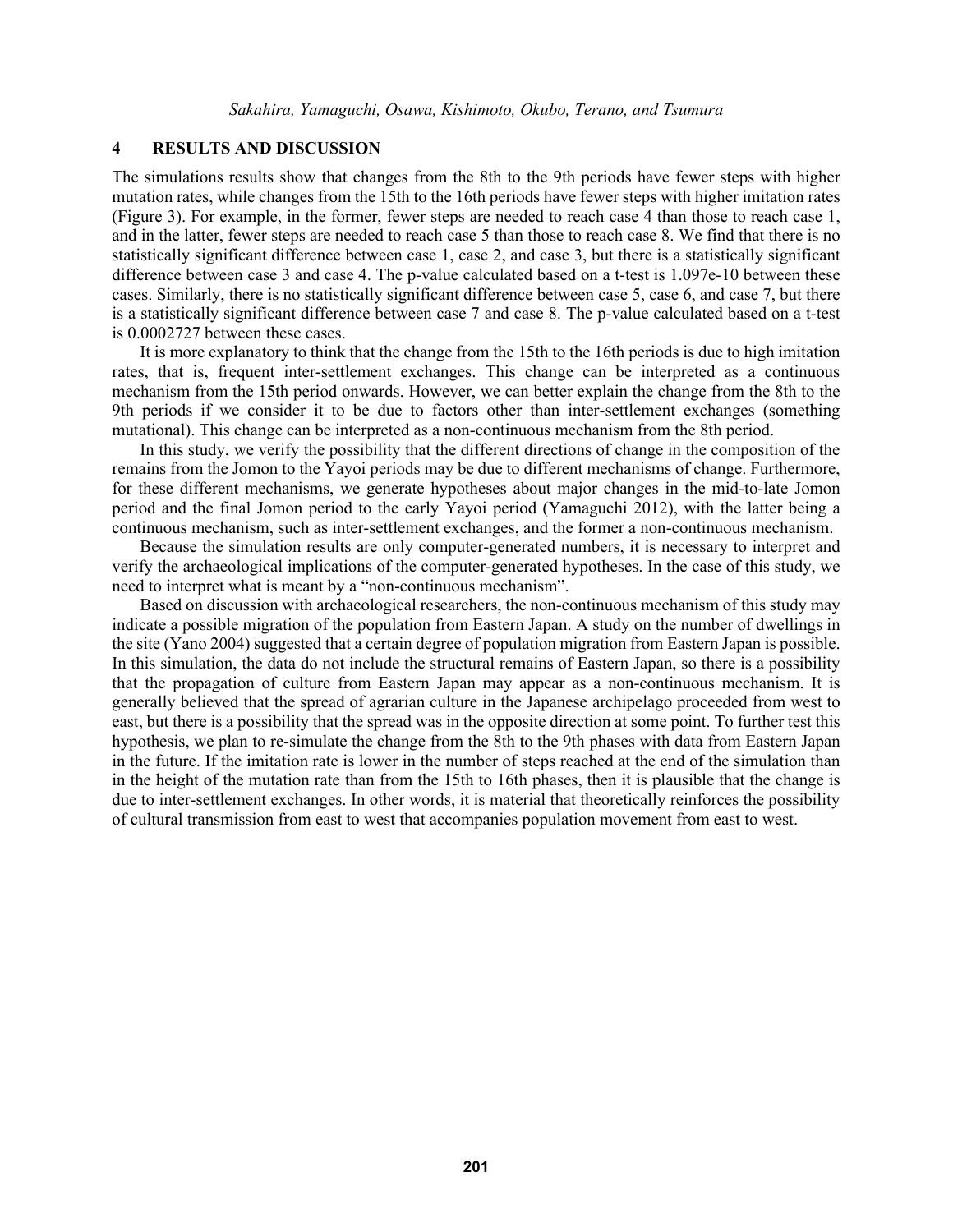

Figure 3: Box plots of the number of steps reached by the simulations. The thick horizontal line near the center of the box represents the median value. The top and bottom lines of the box represent the third and first quartiles, respectively. The short horizontal lines above and below the box represent the maximum and minimum values. The points outside the short horizontal lines above and below the box represent outliers.

### **5 CONCLUSION**

In this study, we simulated the mechanism of change in the composition of the remains from the Jomon period to the Yayoi period. We generated hypotheses that the major changes from the middle to the late Jomon periods and from the final Jomon period to the early Yayoi period were caused by different mechanisms. That is, the latter corresponds to a non-continuous mechanism, e.g., mutations. Furthermore, the possibility of cultural transmission from Eastern Japan was considered as an interpretation of the noncontinuous mechanism. In the future, we will verify this in a re-simulation that includes data from Eastern Japan's archaeological sites.

It is important to note that there may be a bias in the archaeological data, to begin with. In other words, only a small portion of the information that originally existed was excavated and kept in the records. Additionally, there are strong assumptions in the simulation models and evaluation indicators. However, these biases and assumptions are not only found in simulation studies but also in conventional studies.

Moreover, we are still in the process of developing a database of archaeological sites. Therefore, it should be noted that the future development of the database may change the results of the principal component analysis, which may change the results of the simulations.

The value of the simulation lies in developing different hypotheses or hypotheses from different perspectives via computational tools, which can be tested experimentally or empirically.

With the proliferation of agent-based simulation research in archaeology, there is a concern about the lack of arrangements and feedback between archaeologists and modelers (Romanowska 2015). This is attributed to the lack of comprehensive textbooks and introductory books for archaeologists on simulation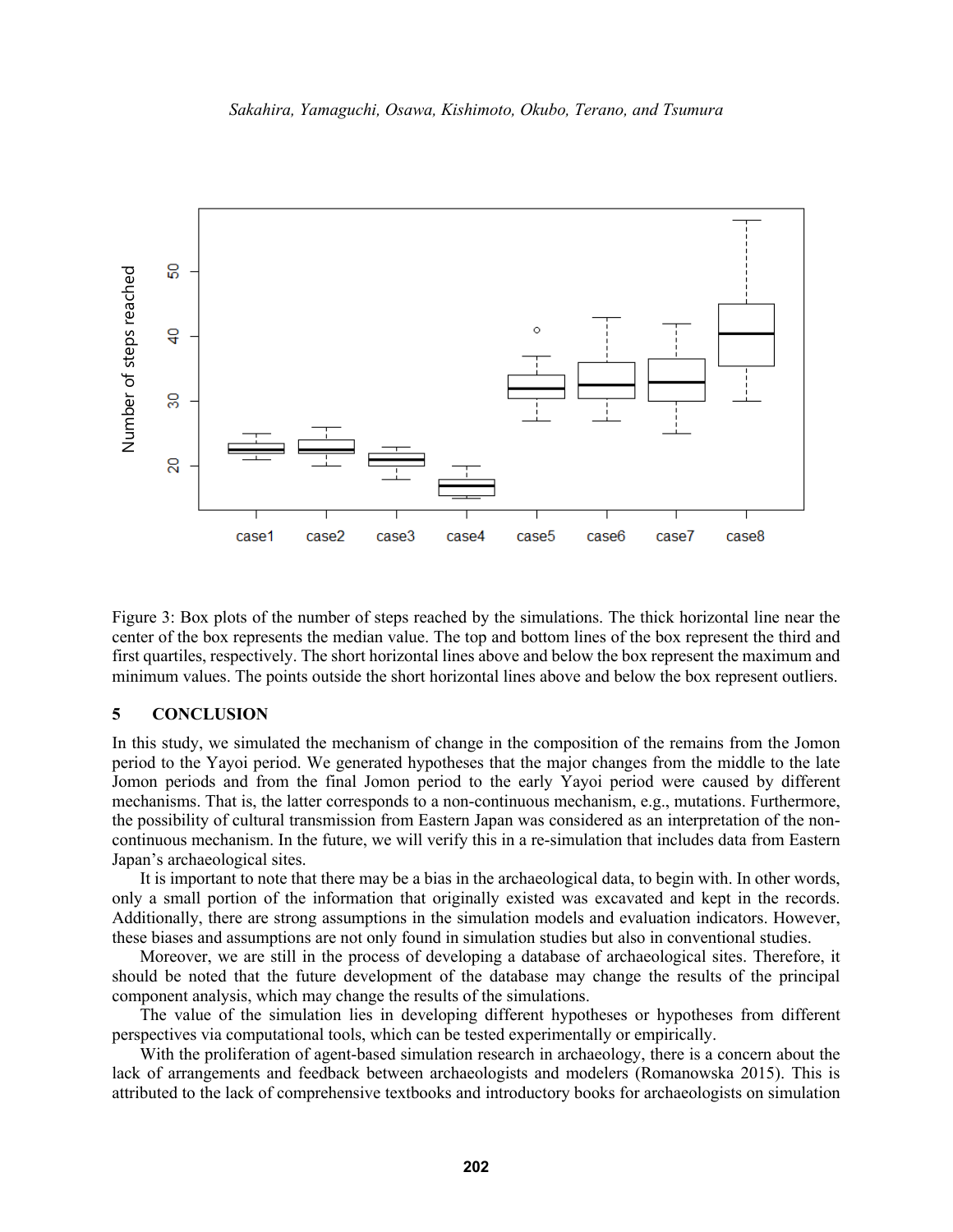### *Sakahira, Yamaguchi, Osawa, Kishimoto, Okubo, Terano, and Tsumura*

techniques. Conversely, a guide for building simulation models for archaeologists has been developed (Romanowska 2015). However, the complexity of the software is a barrier for archaeologists wanting to adopt agent-based simulations. Therefore, a software system that does not require advanced programming knowledge is needed (Cegielski and Rogers 2016).

However, archaeologists' mastery of model building and programming does not link simulation and field research. Rather than aligning researchers, we must align research findings (Sakahira 2019).

Finally, we emphasize that the hypotheses generated based on the numerical results of the simulations must be tested by examining them archaeologically. Then, the verification result must be fed back to the input data of the simulation and the simulation is performed again to improve the verification result's reliability. It is this cycle that allows for feedback between archaeologists and modelers and demonstrates the potential of simulation studies to contribute to archaeological research.

### **ACKNOWLEDGMENTS**

This work was supported by JSPS KAKENHI Grant Numbers JP18K19833 and JP18K01064 and the Foundation for the Fusion Of Science and Technology.

### **A APPENDICES**

The python-like pseudo-code of our simulation model is shown below.

```
Procedure step():
  for steps:
     for i = 0 to Parent Group. length - 1:
       Parent = Parent Group[i]
       for j = 0 to 19
          d = Random value between 0.0 and 1.0
       if d < Imitation_Rate:
          Imitation(Parent, j)
      elif d < (Imitation Rate + Mutation Rate):
          Make a copy with a different gene of Parent and add it to 
Assemblage of Offspring Group[j]
       else:
         Make a copy of Parent and add it to Assemblage of Offspring Group[j]
     for j = 0 to 19:
       Offspring_Group = Assemblage_of_Offspring_Group[j]
       for i = 0 to Offspring Group.length - 1:
          Offspring = Offspring_Group[i]
          for k = 0 to 13:
            Offspring.PC1 += Offspring.Gene[k] * Coefficient of PC1[k]
            Offspring.PC2 += Offspring.Gene[k] * Coefficient_of_PC2[k]
            Total_PC1[j] += Offspring.PC1
            Total_PC2[j] += Offspring.PC2
         C_Euclidean[j] = Euclidean distance between Target and
Assemblage of Offspring Group[j] on PC1 and PC2
     for j = 0 to 19:
       if Min Euclidean > C Euclidean[j]:
          Min Euclidean = C Euclidean[j]
          Min ID = \dot{\gamma}
```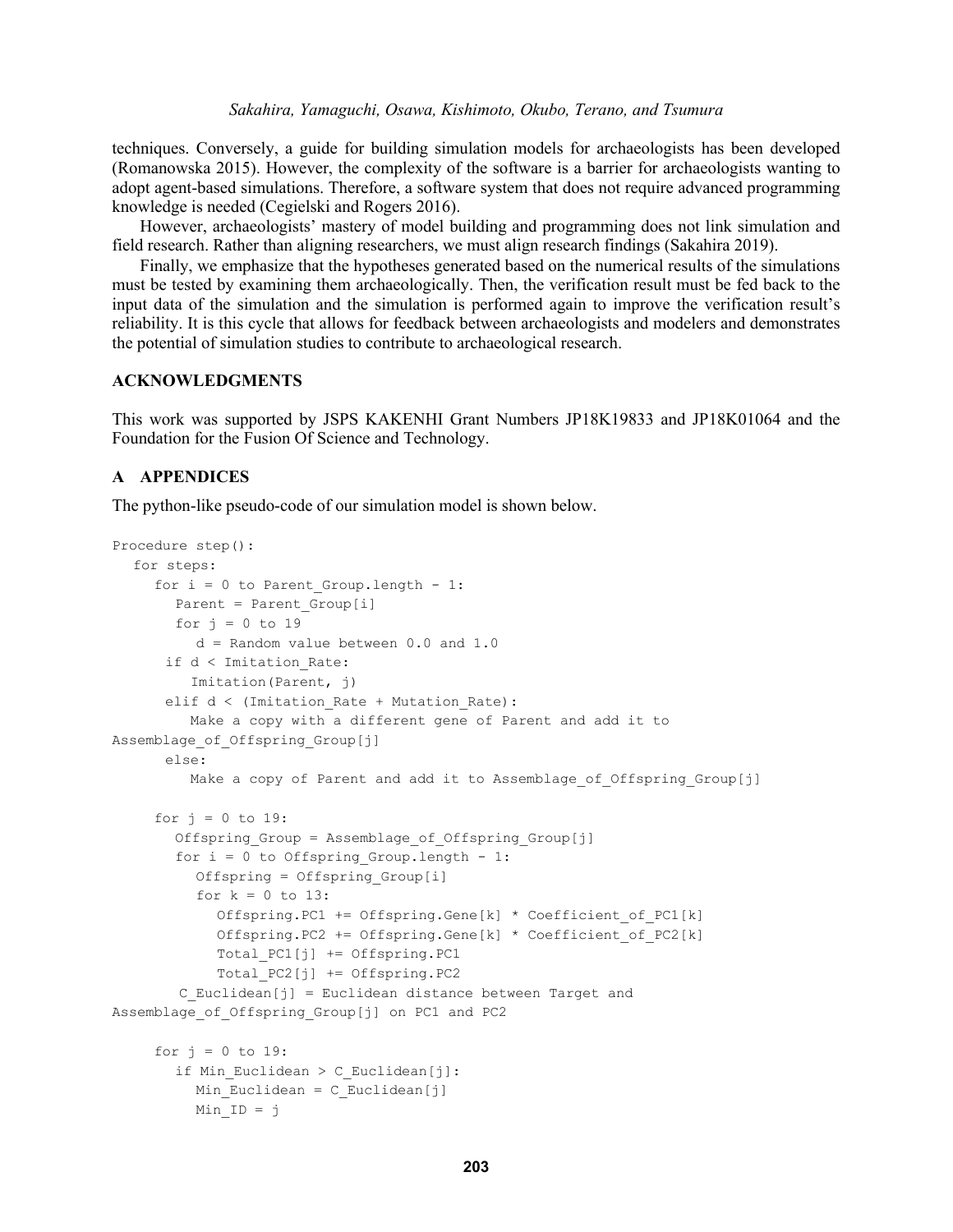```
for i = 0 to Parent Group. length - 1:
       Parent = Parent Group[i]
        for k = 0 to 13:
            Parent.PC1 += Parent.Gene[k] * Coefficient_of_PC1[k]
           Parent.PC2 += Parent.Gene[k] * Coefficient of PC2[k]
           P total PC1 += Parent.PC1
           P total PC2 += Parent. PC2
        P_Euclidean = Euclidean distance between Target and Parent Group on PC1 and
PC2
     if C Euclidean dist[Min ID] < P Euclidean dist:
       Parent_Group = Assemblage_of_Offspring_Group[Min_ID]
         P_total_PC1 = Total_PC1[Min_ID]
        P_total_PC2 = Total PC2[Min_ID]
     if Parent_Group approximates the target on PCA1 and PCA2(±5% error):
         Exit the simulation
def Imitation(Parent, j):
  for i = 0 to Parent Group. length - 1:
       Total exp += Napier's constant ^ (MaxDist – Dist[Parent, i])
  d = Random value between 0.0 and 1.0
  for i = 0 to Parent Group. length - 1:
       if Parent is not Parent_Group[i]:
         Exp += Napier's constant \land (MaxDist - Dist[Parent, i])
         if d < (Exp / Total exp):
            Other Parent ID = i
             Break
  for k = 0 to 13:
       Offspring.Gene[k] = Parent.Gene[k]
       Offspring.X = Parent.X
       Offspring.Y = Parent.Y
  Other Parent = Parent Group[Other Parent ID]
  Imitation point = Integer of (Random value between 0.0 and 1.0) * 14
  Offspring.Gene[Imitation_point] = Parent.Gene[Imitation_point]
  Add Offspring to Assemblage of Offspring Group[j]
```
#### **REFERENCES**

- Axtell, R. L., J. M. Epstein, J. S. Dean, G. J. Gumerman, A. C. Swedlud, J. Harburger, S. Chakravarty, R. Hammond, J. Parker, and Parker, M. 2002. "Population growth and collapse in a multiagent model of the Kayenta Anasazi in Long House Valley". *Proceedings of the National Academy of Sciences* 99:7275–7279.
- Brughmans, T. 2010. "Connecting the dots: Towards archaeological network analysis". *Oxford Journal of Archaeology* 29 (3):277– 303.
- Cegielski, W. H. and J. D. Rogers. 2016. "Rethinking the role of agent-based modeling in archaeology". *Journal of Anthropological Archaeology* 41:283–298.
- Dean, J. S., G. J. Gumerman, J. M. Epstein, R. L. Axtell, A. C. Swedlud, M. Parker, and S. Mccarroll. 2000. "Understanding Anasazi culture change through agent-based modeling". In *Dynamics in Human and Primate Societies: Agent-Based Modeling of Social and Spatial Processes*, edited by T. A. Kohler and G. J. Gumerman, 179–206. New York: Oxford University Press.